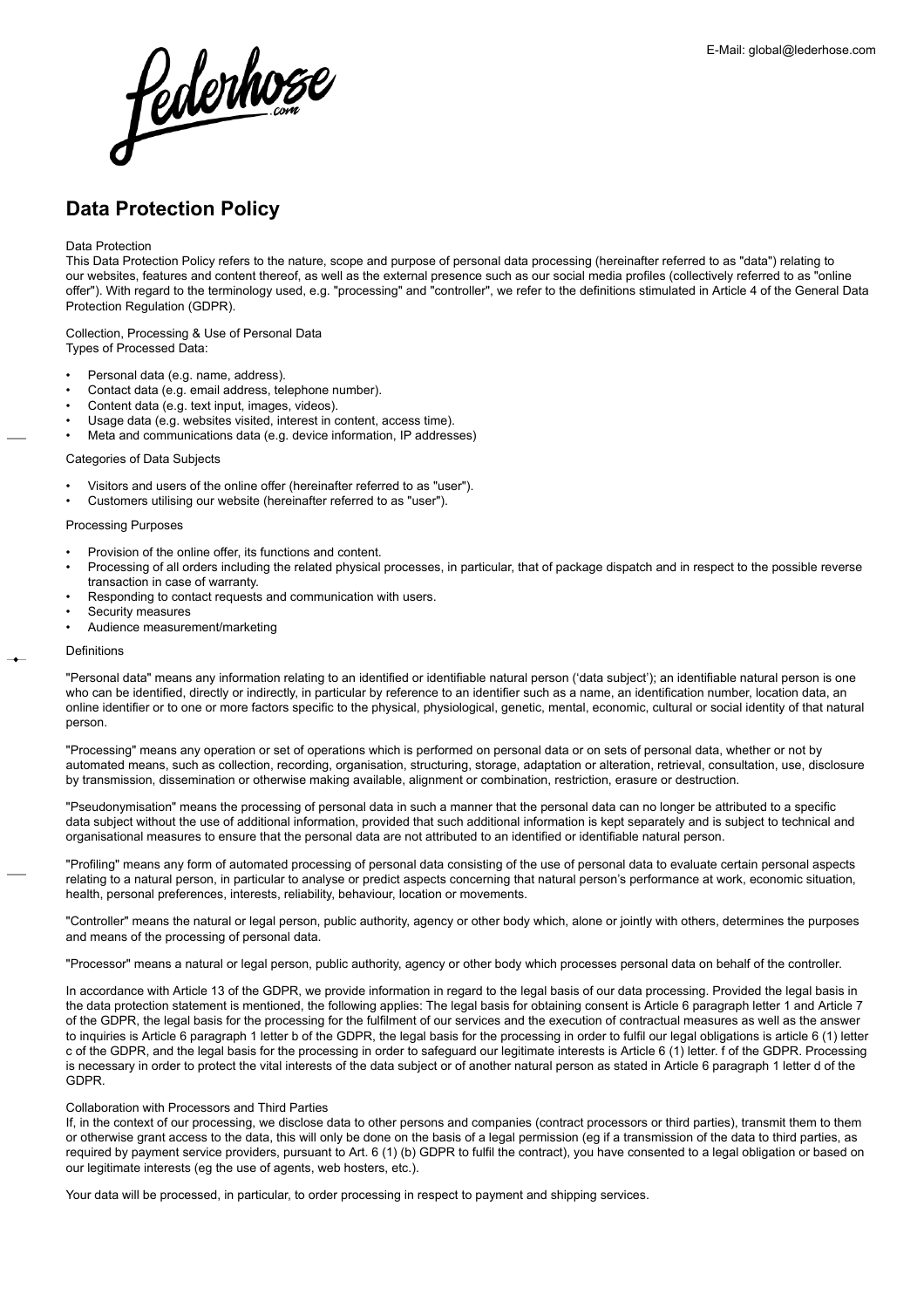

If we commission third parties to process data on the basis of a so-called "contract processing contract", this is done on the basis of Art. 28 GDPR.

# Payment Data

Your payment data is encrypted during the order processed and transferred via the internet. We never gain access to your payment data thanks to special embedding used during the order process and are therefore not the processors of the data. The data is processed exclusively by these payment service providers:

Credit Card and Paypal Payments SIX Payment Services (Europe) S.A. 10, rue Gabriel Lippmann L-5365 Munsbach Luxembourg dataprotection@six-group.com

Sofort Transfers via Klarna Klarna Bank AB (publ) Sveavägen 46 111 34 Stockholm Sweden datenschutz@klarna.de

**RatePay** RatePAY GmbH Franklinstraße 28-29 10587 Berlin datenschutz@ratepay.com

#### Shipping Data

In order to improve our service, we work together with a third party service provider who processes parcel tracking numbers and publishes more detailed information regarding the status of a parcel. Third party information:

parcelLab GmbH Schillerstraße 23a 80336 Munich **Germany** info@parcellab.com

# Data Transmission in Third-Party Countries

If we process data in a third country (ie outside the European Union (EU) or the European Economic Area (EEA)) or in the context of the use of third-party services or disclosure or transmission of data to third parties, this will only be done if it is to fulfil our (pre) contractual obligations, on the basis of your consent, on the basis of a legal obligation or on the basis of our legitimate interests. Subject to legal or contractual permissions, we process or have the data processed in a third country only in the presence of the special conditions of Art. 44 et seq. GDPR. That the processing is e.g. on the basis of specific guarantees, such as the officially recognized level of data protection (eg for the US through the Privacy Shield) or compliance with officially recognized special contractual obligations (so-called "standard contractual clauses").

**Withdrawal Withdrawal** 

You have the right to consent according to. Art. 7 para. 3 of the GDPR. This right to consent also applies to data processed in the future.

You may at any time object to the future processing of your data in accordance with Art. 21 of the GDPR. Where the data subject objects to processing for direct marketing purposes, the personal data shall no longer be processed for such purposes.

#### Rights of the Data Subject

The user shall have the right to obtain from the controller confirmation as to whether or not personal data concerning him or her are being processed, and, where that is the case, access to the personal data and the controller shall provide a copy of the personal data undergoing processing as in accordance with Article 15 of the GDPR.

The user shall have the right to obtain from the controller without undue delay the rectification of inaccurate personal data or incomplete personal data concerning him or her in accordance with Article 16 of the GDPR.

The user shall have the right to obtain from the controller the erasure of personal data concerning him or her without undue delay and the controller shall have the obligation to erase personal data without undue delay in accordance with Article 17. The user shall have the right to obtain from the controller restriction of processing of personal data in accordance with Article 18 of the GDPR.

The user shall have the right to receive the personal data concerning him or her, which he or she has provided to a controller, in a structured, commonly used and machine-readable format and have the right to transmit those data to another controller without hindrance from the controller to which the personal data have been provided in accordance with Article 20 of the GDPR.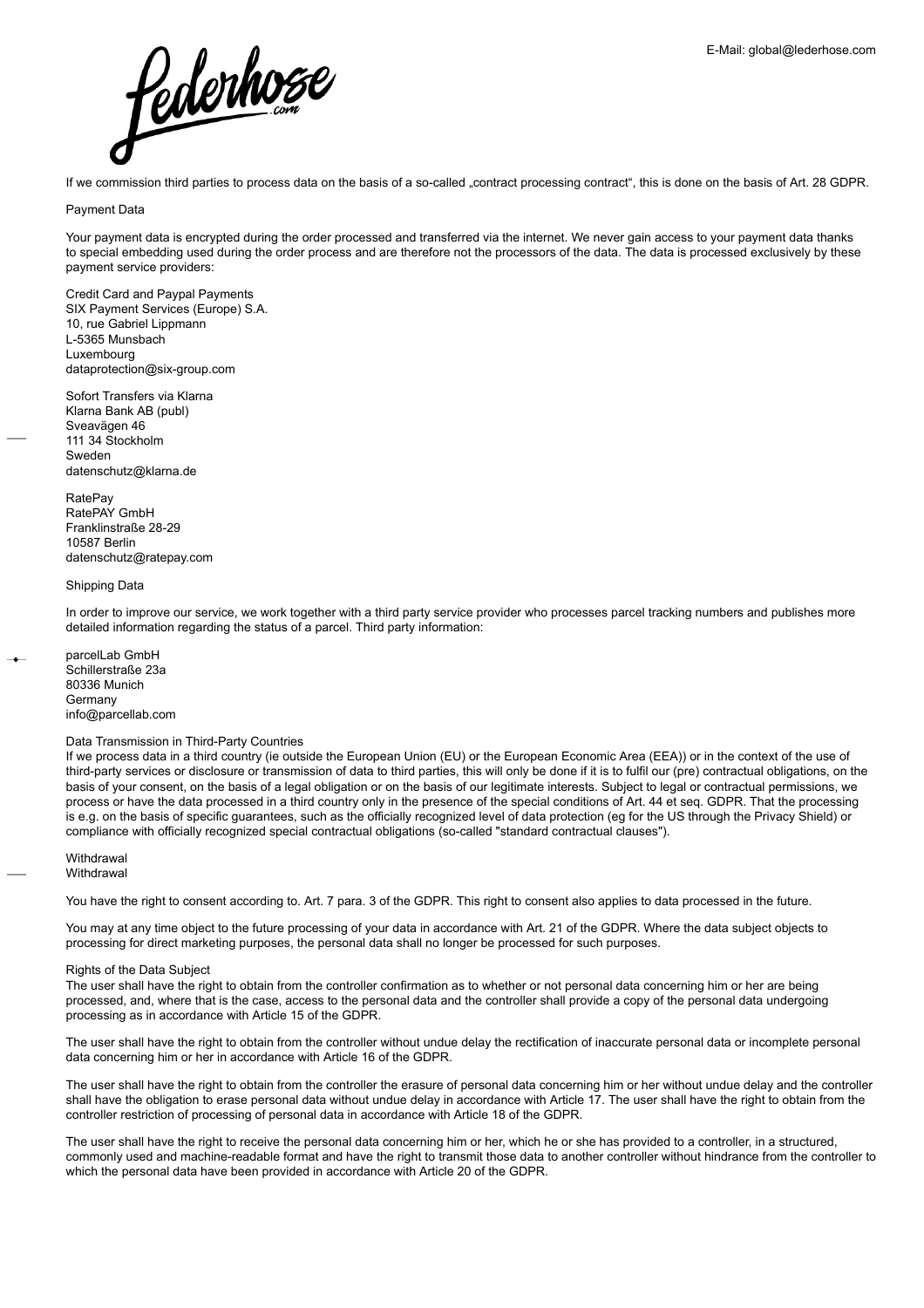

The user shall have the right to lodge a complaint with a supervisory authority in accordance with Article 77 of the GDPR.

# Data Usage for Advertising Purposes

Your personal data is used to improve your shopping experience and shape it to suit your requirements. The information used to achieve this is the data already available to us, e.g. via your internet connection, the chosen end device, the operating system, the date, the time at which our website was visited or the pages accessed as well as information that was provided to us by you. You may object to the use of your personal data for advertising purposes at any time. A notification via email, letter or fax would suffice. You can find our contact details [here](http://https://www.lederhose.com/de-AT/info/kontakt).

# Newsletters

The following information is intended to inform you about the content of our newsletter, the subscription, shipping and statistical evaluation procedures, as well as your right of opting out. By subscribing to our newsletter, you agree to receive it and to the described procedures.

We send newsletters, emails and other electronic notifications with advertising information (hereinafter "newsletter") only with the consent of the recipient or legal permission. Insofar as the content of the newsletter is concretely described as part of a subscription, it is relative for the consent of the users. Otherwise, our newsletters only contain information concerning our products and the relevant information thereof (e.g. safety instruction), special offers, promotions and information about our company.

Double opt-in and logging: Subscribing to our newsletter is part of a so-called double opt-in procedure. This means that you will receive an email after subscribing requesting you to confirm your subscription. This confirmation is necessary so that nobody can subscribe with an email address that is not their own. Subscription to the newsletter will be logged as proof of the subscription process in accordance with legal requirements. This includes the storage of the subscription and confirmation time as well as the IP address. Similarly, changes to your data stored with the emailing service provider will be logged.

Subscription details: To subscribe to the newsletter, all you have to do is enter your email address. Optionally, we ask that you provide your first and last name. These are only used to personalize the newsletter.

The dispatch of the newsletter and the associated performance measurement are based on a consent of the recipients according to Article 6 paragraph 1 letter a, Art. 7 GDPR in conjunction with section107 paragraph 2 of the Telecommunications Act, or if consent is not required, based on our legitimate interests in direct marketing according to Article 6 paragraph 1 letter f GDPR in conjunction with section 107 (2) and the like 3 of the Telecommunications Act.

The logging of the registration process is based on our legitimate interests in accordance with Article 6 paragraph 1 letter f of the GDPR. Our interest lies in the use of a user-friendly and secure newsletter system, which serves both our business interests and the expectations of the users and also allows us to prove our consent.

# Termination/Cancellation

The user can terminate the receipt of our newsletter at any time, i.e. revoke your consent. The newsletter cancellation link can be found at the bottom of each newsletter. We may save the submitted email addresses for up to three years based on our legitimate interests before deletion thereof to provide prior consent. The processing of this data is limited to the purpose of a possible defence against claims. An individual request for cancellation is possible at any time, provided that at the same time the former existence of a consent is confirmed.

# Email Marketing Service

The newsletter is distributed via the email service company, Amazon Web Services, Inc., 410 Terry Avenue North, Seattle WA 98109, United States. The service provider operates a data centre in Germany, which is used for dispatching emails. The privacy policy of the email service provider can be viewed here: [https://aws.amazon.com/en/privacy/](https://aws.amazon.com/privacy/?nc1=h_ls). The email service provider is based on our legitimate interests in accordance to Article 6 paragraph 1 letter f of the GDPR and a contract processing agreement according to Article 28 paragraph 3 section 1 of the GDPR.

The claim is limited to the Amazon AWS product "Simple Email Service". Consequently, only the actual dispatch of the newsletter is part of data processing. On the part of Amazon AWS, there is no structured archiving of personal data.

# Taboola

Our website utilises the service of Taboola Inc. (28 West 23rd St. 5th fl., New York, NY 10010, www.taboola.com ). Taboola is a discovery content platform that delivers personalised recommendation to the user. The user profile does not allow any conclusions to be made upon your person.

Further information about deactivating Taboola cookies can be found here: https://www.taboola.com/privacy-policy (Opt-ou information can be found under "Site Visitor Choices").

# Cookies

Cookies are small text files that are stored on a user's computers. Different types of information can be stored within the text files. A cookie is primarily used to store information about a user (i.e. the device on which the cookie is stored) during or after their visit on a website. Session cookies are cookies that are deleted after a user leaves a website and closes the browser. In the case of session cookies, the contents of a shopping cart in an online shop or a login status are saved. Persistent cookies remain stored even after the browser has been closed. Thus, a login status, for instance, will be saved if the user visits the website after several days. Likewise, user interests can be stored which as used for range measurement or marketing purposes. A third-party cookie refers to cookies that are offered by providers that do not manage the website that is being visited. Cookies offered by the person that manages the website are called first-party cookies.

We can use session or persistent cookies and clarify these in the context of our privacy policy.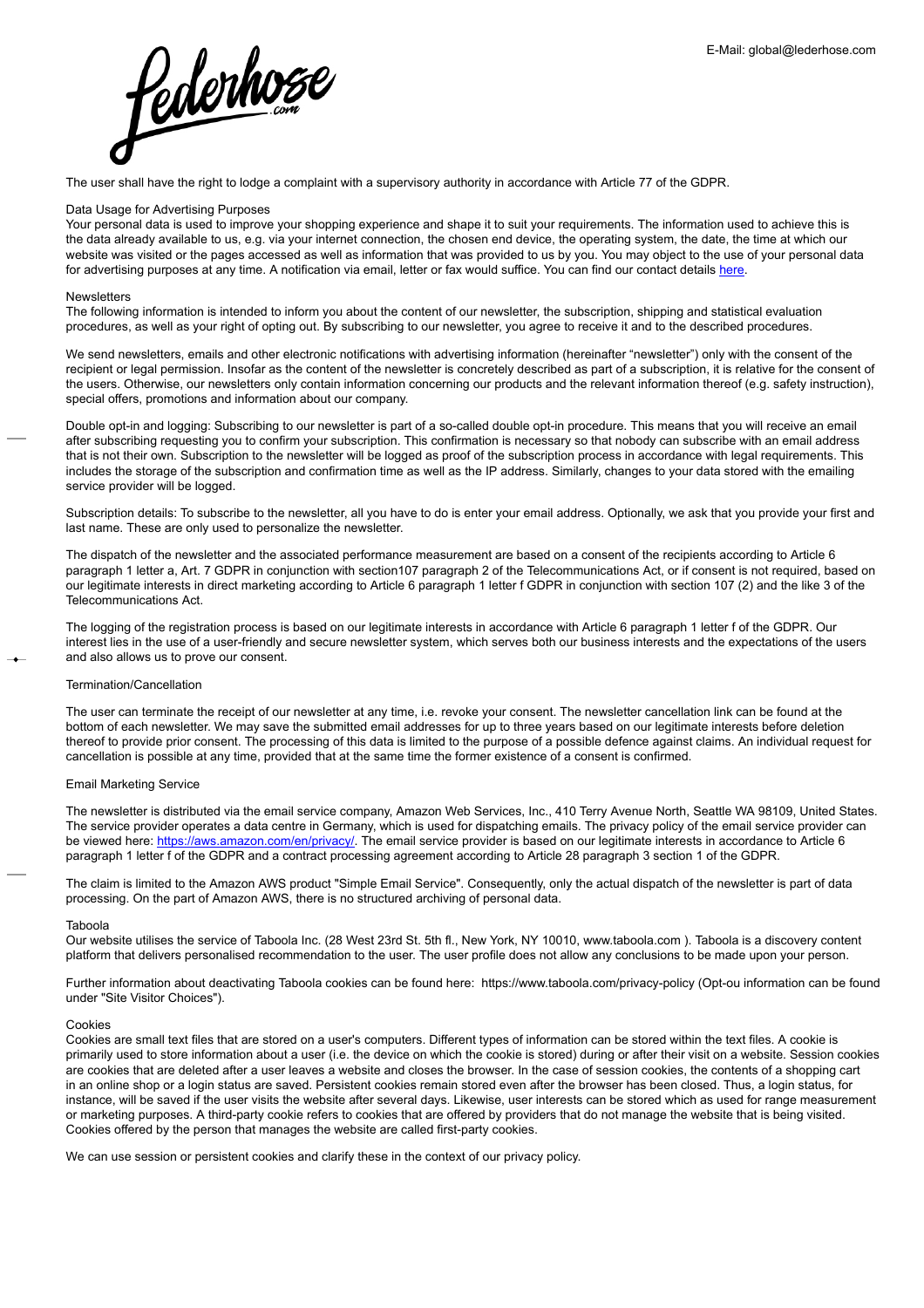

The user is requested to disable the settings in their browser if they do not want any cookies stored, Saved cookies can be deleted in the system settings of the browser. The exclusion of cookies can lead to functional restrictions of the website being visited.

A general contradiction explaining the use of cookies used for online marketing purposes can be found in a variety of services, especially in the case of tracking, via the US website http://www.aboutads.info/choices/ or the EU site [http://www.youronlinechoices.com/](https://www.youronlinechoices.com/). Furthermore, the storage of cookie can be switched off in the browser settings. Please note that, once the settings have been changed, not all the features available on this website may be used.

# Google Analytics with "Anonymize IP" Extention

Based on our legitimate interests (i.e. interest in the analysis, optimisation and economical operation of our online offering pursuant to Art. 6 (1), letter f. GDPR), we use Google Analytics, a web analysis service of Google LLC ("Google"). Google uses cookies. The information generated by the cookies regarding the use of the online offering by the user is generally transmitted to a Google server in the USA where it is stored.

Google is certified under the Privacy Shield agreement and thereby guarantees compliance with European data protection law (https:// www.privacyshield.gov/participant?id=a2zt000000001L5AAI&status=Active).

Google uses this information on our behalf in order to evaluate the use of our online offering by the users, compile reports about the activities within this online offering and provide us with additional services related to the use of this online offering and the internet. In doing so, pseudonymised usage profiles for the users may be prepared from the processed data.

We only use Google Analytics with activated IP anonymisation. This means that the IP address of users within member states of the European Union or other states in the European Economic Area is shortened by Google. Only in exceptional cases is the full IP address transferred to a Google server in the USA and shortened there.

The IP address transferred by the user's browser is not combined with other data by Google. Users can prevent the storage of cookies by configuring the settings of their browser software accordingly. Furthermore, users can prevent the capture of data generated by the cookie and related to their use of the online offering by Google as well as the processing of these data by Google by downloading and installing the browser plug-in available under the following link: https://tools.google.com/dlpage/gaoptout?hl=en.

Further information about the use of data by Google, settings and rights to object is available in the Google data privacy statement (https:// policies.google.com/technologies/ads) and the settings for the display of advertisements by Google (https://adssettings.google.com/authenticated).

The personal data of users are erased or anonymised after 14 months.

# Google Universal Analytics

We use Google Analytics in the "Universal Analytics" version. "Universal Analytics" is a Google Analytics process that prepares the user analysis on the basis of a pseudonymised user ID and thereby creates a pseudonymised user profile with information from the use of various devices (known as cross-device tracking).

# Formation of Target Groups with Google Analytics

We use Google Analytics in order to display the advertisements placed within advertising services of Google and its partners only to those users who have shown an interest in our online offering, or who exhibit certain characteristics (e.g. interest in certain topics or products determined based on the websites that are visited), which we transmit to Google (known as Remarketing Audiences or Google Analytics Audiences). With the help of Remarketing Audiences, we also want to ensure that our advertisements correspond to the potential interests of users.

# Google Remarketing & Conversion Measurements

We use the services of Google LLC, 1600 Amphitheater Parkway, Mountain View, CA 94043 on the basis of our legitimate interests (i.e. interest in the analysis, optimisation and economic operation of our online service within the scope of Article 6 (1) letter f of the GDPR, USA, ("Google").

Google is certified under the Privacy Shield Agreement, which provides a guarantee to comply with European privacy legislation (https:// www.privacyshield.gov/participant?id=a2zt000000001L5AAI&status=Active).

We use Google's online marketing tool, AdWords, to place ads on the Google advertising network (e.. in search results, in videos, on websites, etc.). This allows us to display ads for and within the scope of our website and online offer in order to only present ads to users that potentially match their interests. For instance, if a user is being presented with products that he/she has shown interest in on a different website, it is referred to as "remarketing". When our or other websites are being accessed, whereby the Google advertising network is active, Google will immediately execute a Google code and so-called (re)marketing tags (invisible graphics or code also referred to as "web beacons") are incorporated into the website. With the help of these tags an individual cookie, i.e. a small text file, is saved on the user's device. Comparable technologies can also be used instead of cookies. The file records which websites the user has visited, or which content the user is interested in as well as technical information about the browser and operating system, referring websites, visiting times and other information regarding the use of the online offer.

Furthermore, we receive an individual "conversion cookie". The information obtained is used by Google to generate conversion statistics on our behalf. However, we only receive the anonymous total number of users who clicked on our ad and were redirected to a conversion tracking tag page. We do not receive any information that personally identifies users.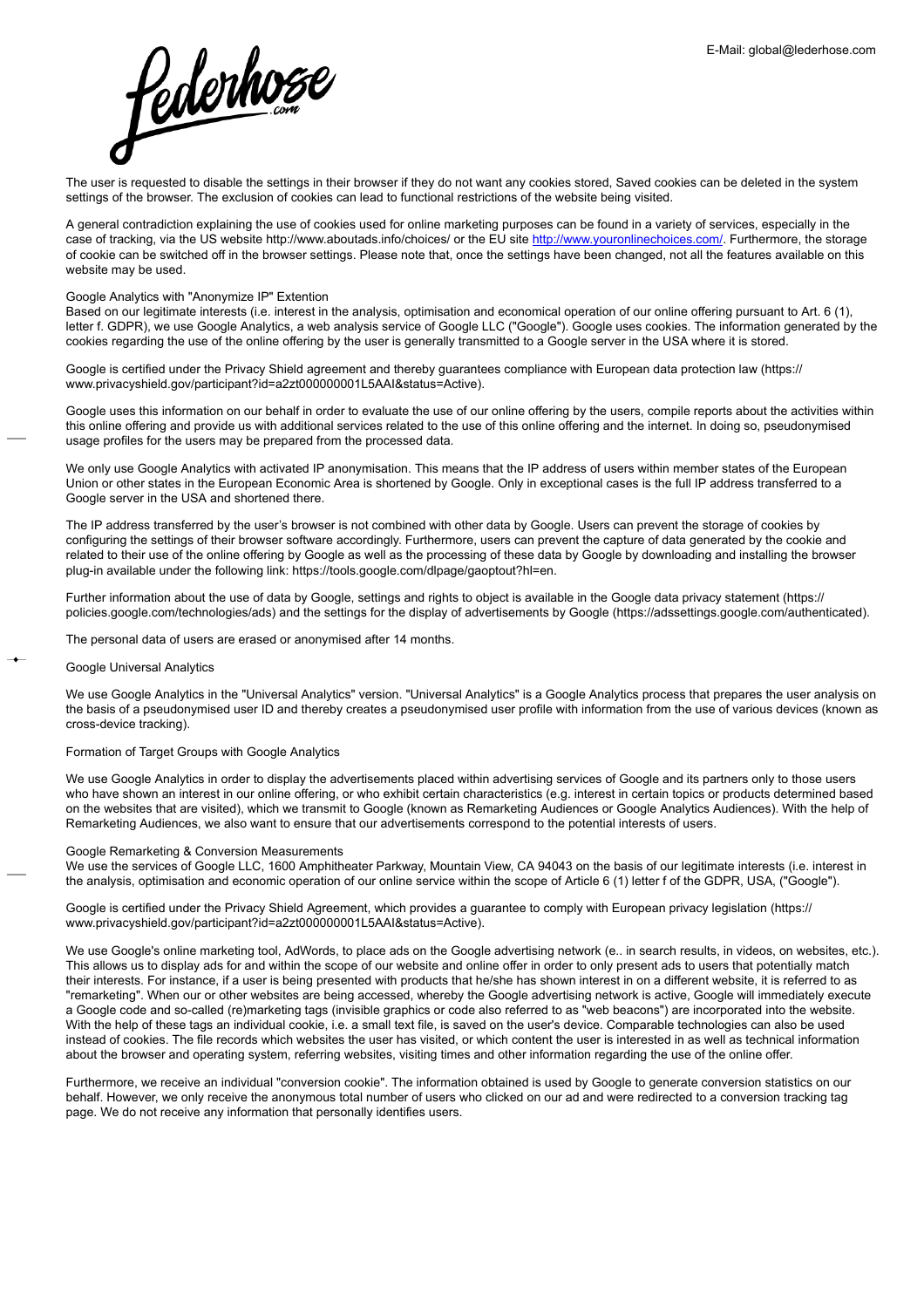

The user data is processed within the Google advertising networking using a pseudonym. This means that Google does not store or process the user's name or email address but rather the relevant, cookie-related data within pseudonymous user profiles. Thus, the ads are not displayed to a specific, identifiable person but rather to the owner of the cookie and not their personal identity. This does not apply if the user has explicitly allowed Google to process the data by other means. The user information collected is transmitted to Google and stored on Google servers in the United **States** 

For more information about Google's data usage, settings and possibilities of revocation, please read Google's Private Policy (https:// policies.google.com/technologies/ads) as well as the settings regarding the display of ads via Google (https://adssettings.google.com/authenticated).

# Facebook Pixel, Custom Audiences and Facebook Conversion

Based on our legitimate interests in the analysis, optimisation and economical operation of our online offering and for these purposes, our online offering uses what is called the "Facebook pixel" of the social network Facebook operated by Facebook Inc., 1 Hacker Way, Menlo Park, CA 94025, USA or, if you are resident in the EU, by Facebook Ireland Ltd., 4 Grand Canal Square, Grand Canal Harbour, Dublin 2, Ireland ("Facebook").

Facebook is certified under the Privacy Shield agreement and thereby guarantees compliance with European data protection law (https:// www.privacyshield.gov/participant?id=a2zt0000000GnywAAC&status=Active).

The Facebook pixel allows Facebook to identify the visitors to our online offering as a target group for this display of advertisements (known as Facebook ads). Accordingly we use the Facebook pixel in order to display the Facebook ads placed by us only to those Facebook users who have shown an interest in our online offering, or who exhibit certain characteristics (e.g. interest in certain topics or products determined based on the websites that are visited), which we transmit to Facebook (known as Custom Audiences). We also use the Facebook pixel to ensure that our Facebook ads correspond to the potential interests of users and are not perceived as bothersome. With the help of the Facebook pixel, we are also able to understand the effectiveness of Facebook ads for statistical and market research purposes by seeing whether users were forwarded to our website after clicking a Facebook advertisement (known as conversion).

Facebook processes the data according to Facebook's data usage guideline. Corresponding general information about the display of Facebook ads in Facebook's data usage guideline: https://www.facebook.com/about/privacy/. Specific information and details about the Facebook pixel and its functionality is available in the Facebook help section: https://www.facebook.com/business/help/651294705016616.

You can object to the recording of data by the Facebook pixel and their use for the display of Facebook ads. To choose what types of advertisements are displayed to you on Facebook, you can call up the page set up by Facebook and follow the instructions for configuring usagebased advertising settings: https://www.facebook.com/settings?tab=ads. The settings are platform-independent, meaning they apply to all devices including desktop computers and mobile devices.

You can also object to the use of cookies for the purpose of measuring coverage and for promotional purposes on the deactivation page of the network advertising initiative (http://optout.networkadvertising.org/) and on the US website (http://www.aboutads.info/choices) or the European website (http://www.youronlinechoices.com/uk/your-ad-choices/).

#### Bing Ads

Based on our legitimate interest in the analysis and optimisation of our advertisements we use the conversion and tracking tool "Bing Ads" by Microsoft (Microsoft Corporation, One Microsoft Way, Redmond, WA 98052-6399, USA). If personal data is used in this context it is used in compliance with Art. 6 (1) of the GDPR. To use this tool, Microsoft Bing Ads places a cookie on your device if you reach our website by clicking on a Microsoft Bing advertisement. We can then see that someone clicked on the ad, was redirected to our online offer and reached a previously determined landing page (the so-called "conversion page"). We only learn the total number of users that clicked on the Bing ad. No IP addresses are stored. We do not receive any personal Information regarding the identity of the user.

Microsoft is certified under the Privacy Shield Agreement, which guarantees that the level of data protection is kept at the valid level required in the EU. (<https://www.privacyshield.gov/participant?id=a2zt0000000KzNaAAK&status=Active> ).

If you do not want to participate in the Bing Ads tracking process, you can also disable the the cookies required in your browser settings or use the Microsoft opt-out page: [http://www.youronlinechoices.com/uk/your-ad-choices/.](http://www.youronlinechoices.com/uk/your-ad-choices/)

For more information about privacy and cookies used with Microsoft Bing Ads, please refer to the Microsoft Privacy Policy: [https://](https://privacy.microsoft.com/de-de/privacystatement) [privacy.microsoft.com/en-us/privacystatement](https://privacy.microsoft.com/de-de/privacystatement) .

#### intelliAD

Our website uses the services of intelliAd Media GmbH, Sendlinger Str. 7, 80331 Munich. Anonymised data is captured and aggregated for the design and optimisation of this website and user profiles are created from the data using pseudonyms. intelliAD tracking stores cookies offline. Anonymized usage data and profiles can be used by the website operator as well as other intelliAd customers for the identification of user interests without any conclusion as to your identity as a website visitor. You have the right to object to the data storage of your (anonymized) data for future use by selecting the intelliAd opt-out function.

# Social Media Online Presence

We maintain a social media online presence and other platforms in order to communicate with customers, interested parties and active users, and to inform them about our services. When viewing the respective networks and platforms, the business conditions and data processing policies of the respective operators apply.

We would like to point out that the users' data may be processed outside the European Union. This may result in risks to users because e.g. the enforcement of user rights could be made more difficult. With respect to US providers certified under the Privacy Shield, we point out that they are committed to respecting EU privacy standards.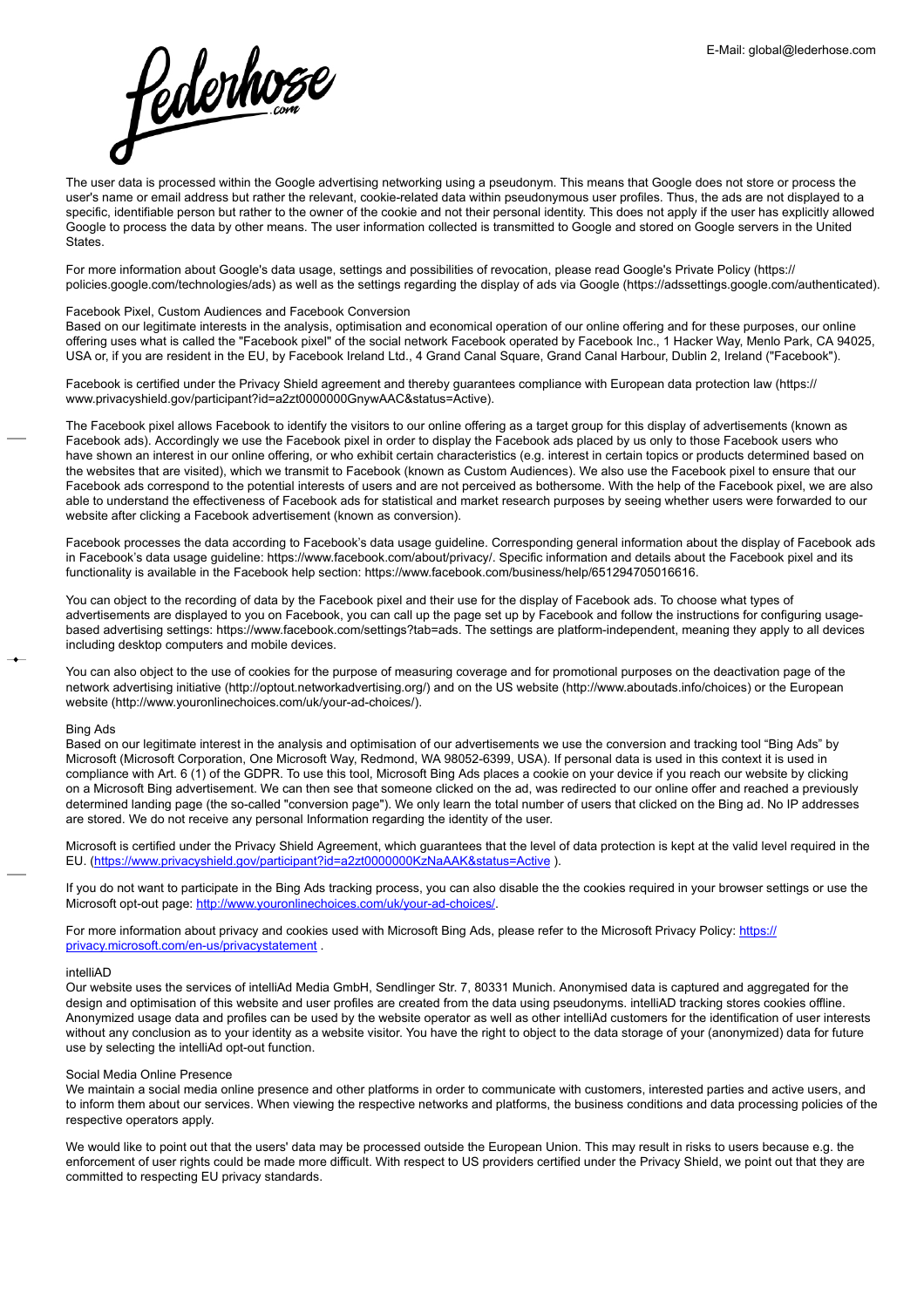

Furthermore, the user's data is usually processed for market research and advertising purposes. Thus, e.g. user profiles are created from user behaviour and the resulting interests of the users. The usage profiles may, in turn, be used to e.g. place advertisements inside and outside the platforms that are presumably in line with users' interests. For these purposes, cookies are usually stored on the users' computers, in which the user behaviour and the interests of the users are stored. Furthermore, in the usage profiles, data can also be stored independently of the devices used by the users (in particular if the users are members of the respective platforms and logged in to them).

The processing of personal data linked to the user is based on our legitimate interests in effective information of users and the communication with users in accordance with. Art. 6 para. 1 lit. f. GDPR. If the users are asked by the respective providers for consent to data processing (that is, they declare their agreement, for example, by ticking a checkbox or confirmation a button), the legal basis of the processing is in accordance to Art. 6 para. a., Art. 7 GDPR.

For a detailed description of the respective processing and the possibilities of contradiction (opt-out), we refer to the following linked information of the provider.

Also, in the case of requests for information and the assertion of user rights, we point out that these can be claimed most effectively from the providers. Only the providers have access to the data of the users and can take appropriate measures directly and provide information. If you still need help, then you can contact us.

- Facebook (Facebook Ireland Ltd., 4 Grand Canal Square, Grand Canal Harbour, Dublin 2, Irland) data privacy statement: https:// www.facebook.com/about/privacy/, Opt-Out: https://www.facebook.com/settings?tab=ads and http://www.youronlinechoices.com, Privacy Shield: https://www.privacyshield.gov/participant?id=a2zt0000000GnywAAC&status=Active.
- Google/ YouTube (Google LLC, 1600 Amphitheatre Parkway, Mountain View, CA 94043, USA) data privacy statement: https:// policies.google.com/privacy, Opt-Out: https://adssettings.google.com/authenticated, Privacy Shield: https://www.privacyshield.gov/participant? id=a2zt000000001L5AAI&status=Active.
- Instagram (Instagram Inc., 1601 Willow Road, Menlo Park, CA, 94025, USA) data privcy statement/opt-out: http://instagram.com/about/legal/ privacy/.

# Security Measures

Taking into account the state of the art, the costs of implementation and the nature, scope, context and purposes of processing as well as the risk of varying likelihood and severity for the rights and freedoms of natural persons, the controller and the processor shall implement appropriate technical and organisational measures to ensure a level of security appropriate to the risk, including inter alia as appropriate:

the pseudonymisation and encryption of personal data;

the ability to ensure the ongoing confidentiality, integrity, availability and resilience of processing systems and services;

the ability to restore the availability and access to personal data in a timely manner in the event of a physical or technical incident;

a process for regularly testing, assessing and evaluating the effectiveness of technical and organisational measures for ensuring the security of the processing.

# Product & Order Reviews

In order to maintain our quality of service and that of the products on offer, we request the customer's opinion and feedback after the business transaction has been completed.

For this purpose, we process the order and order data with the review site "Verified Reviews" by Net Reviews SAS.

Should you encounter any problems, please do not hesitate to contact us in advance. We do our best to resolve any concerns in a timely fashion. Please review our service and products once we have had the opportunity to solve the issue beforehand.

Net Reviews SAS, a French simplified joint-stock company (SAS) registered in the Marseille Trade and Companies Register (RCS) under number 750 882 375, is the provider of an IT solution for gathering reviews pertaining to the quality of the E-commerce Service provided by web merchants.

Verified Reviews and the customer agree to comply with the law governing the collection, processing and distribution of personal data in relation to the processing of such data.

In particular, Verified Reviews guarantees that customers, users and site visitors have a right of access to personal information stored, as well as the right to modify, correct, block, delete or oppose the processing of such data.

The following data is transferred to Net Reviews SAS and processed to collect ratings:

- Surname
- First name
- E-mail address
- Date and order number
- Name and internal as well as international references (GTIN / ISDNF) of the ordered product

The following data will be made available through the publication of ratings:

- First name
- First letter of the surname
- Date and time of review submission
- Date of purchase experience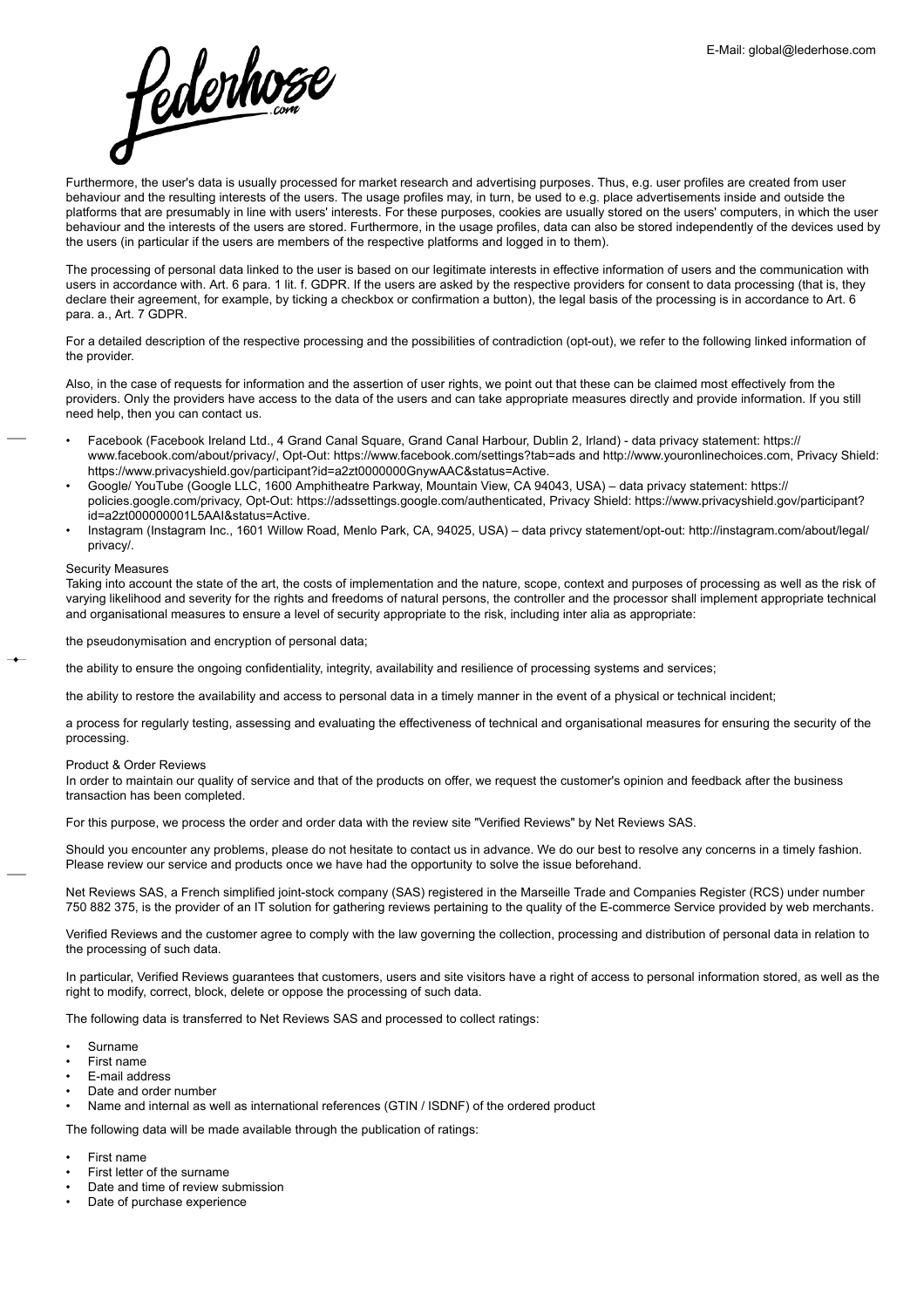

- Product purchased
- Place of purchase or of service delivery

More information about the company can be found here: <https://www.verified-reviews.co.uk/>

#### Participation in Affiliate Partner Programs

Within our online services, we use, on the basis of our legitimate interests (i.e. interest in the analysis, optimising, and economic operation of our online services) pursuant to Article 6 (1) (f) GDPR, tracking measures customary in the trade, insofar as these are required for the operation of the affiliate system. In the following paragraphs, we inform users of the technical background.

The services offered by our contractual partners may be advertised and linked as well on other websites (so-called affiliate links or after buy systems, if for example links or services of third parties are offered after the conclusion of a contract). The operators of the website concerned receive a commission if the user follows the affiliate links and subsequently make use of the offers.

In summary, it is required for our online service that we be able to trace whether users interested in affiliate links and/or the goods available at our business, subsequently make use of the offers at the initiative of the affiliate link or our online platform. For this purpose, the affiliate links and our offers are supplemented with certain values which may be placed as a part of the link or otherwise, e.g. in a cookie. The values include in particular the referrer website, time, an online ID of the operator of the website on which the affiliate link was situated, an online ID of the offer concerned, an online ID of the user, and values specific to tracking such as advertising material ID, partner ID, and categorization.

The online IDs of users used by us are pseudonym values. This means that the online ID itself does not contain personal data such as name or email address. They only assist us in determining whether the same user who clicked on an affiliate link, or who, through our website, took an interest in one of our products, made use of the offer, i.e. concluded a contract with the provider. However, the online ID is personal insofar as the online ID together with other user data are available to the partner business and also to us. Only in this way is the partner business able to inform us whether such user accepted the offer and whether we may pay out the bonus.

We collaborate with Awin (for more information klick [here\)](#page-0-0) and Belboon. These are so-called tracking cookies that provide our partners with order provisioning data. The data does not contain personal data or information about the order or ordered products.

#### Server Log Files

We automatically collect and store information in so-called server log files, which your browser automatically sends to us when enquiring about our website. The information comprises:

- the type and version of the browser used
- the operating system used
- referrer URL
- the hostname of the computer being accessed
- time of the server request

This mainly serves as quality assurance of our services. The data cannot be assigned to specific persons. The data is not merged with other data sources. We reserve the right to check this data retrospectively if specific indications for illegal use come to our attention.

# Data Erasure

The data processed by us is deleted or the processing thereof limited in accordance with Articles 17 and 18 of the GDPR. Unless explicitly stated in this Privacy Policy, the data stored by us is deleted as soon as it is no longer required for its purpose and the deletion does not conflict with any statutory storage requirements. Unless the data is deleted because it is required for other and legitimate purposes, its processing will be restricted. This means that the data is blocked and not processed for other purposes. This applies, for example, to data that must be kept for commercial or tax reasons.

According to the legal requirements in Germany, the storage takes place for 10 years according to §§ 147 paragraph 1 AO, 257 paragraph 1 No. 1 and 4, paragraph. 4 HGB (books, records, management reports, accounting documents, trading books, for taxation relevant Documents, etc.) and 6 years in accordance with § 257 (1) no. 2 and 3, para. 4 (commercial letters).

According to legal regulations in Austria, the storage takes place in for 7 years in accordance with § 132 exp. 1 BAO (accounting documents, documents / invoices, accounts, documents, business documents, statement of income and expenses, etc.), for 22 years in connection with land and for 10 years in the case of documents related to electronically supplied services, telecommunications, broadcasting and television services provided to non-EU companies in EU Member States for which the Mini-One-Stop-Shop (MOSS) is used.

In the event of deletion, our system will be rendered unrecognizable and unrecoverable using an irreversible pseudonymization procedure.

Consent to data processing upon a job application at niceshops GmbH 1. Consent

By applying for or registering with niceshops GmbH, you consent to the processing of your personal data in connection with a job application. Your data is stored and processed on BambooHR partner software system.

2. Data protection and data confidentiality

Data protection is important to us. niceshops GmbH has taken the necessary organisational and technical measures to ensure the confidentiality of your application.

3. Use of your personal data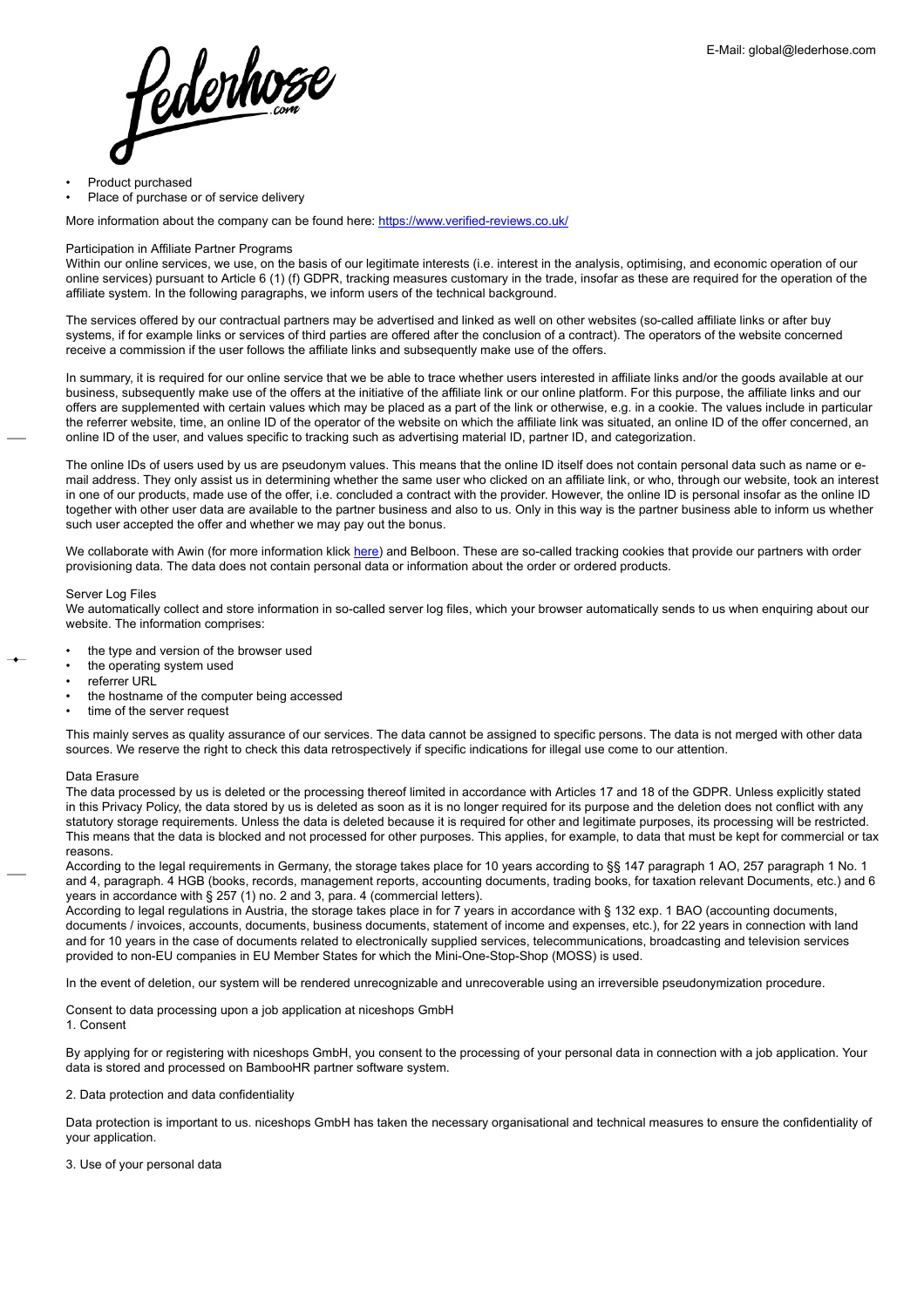

During the application process, the contact details such as postal address, e-mail address and telephone numbers are stored in the applicant's database, along with their title, surname and first name. In addition, application documents such as the cover letter, curriculum vitae, vocational training certificates, theoretical and work certificates are captured and saved.

The data will be stored, evaluated, processed or transferred internally only as part of your application process. The data is accessible to employees of the niceshops GmbH Human Resources Department and to those responsible for the selection of new niceshops GmbH staff only. Your data will not be transmitted to companies or persons outside niceshops GmbH, nor used for other purposes.

# 4. Right of Access to Personal Data

Upon request, we would be happy to provide you with information about the personal data saved. Please contact our Human Resources Department (jobs@niceshops.com) for more information.

# 5. Storage and Deletion of Data

Your data will be kept for the duration of the application process, during the corresponding legal retention period. If you are employed by niceshops GmbH, your personal data or excerpt thereof will be added to your personal file.

If you have applied but we unable to offer you an appropriate position, we reserve the right to reserve your application. You will be notified if this is the case. If you do not agree or are no longer interested, you have the option of having your data deleted by the Human Resources Department at any time.

# Contact Details

For questions concerning the collection, processing or use of your personal data, for information, rectification, blocking or deletion of data as well as the revocation of consent, please contact: privacy@niceshops.com

# Banner Ads

When the user visits, we used data collected to display banner ads. This refers to web banners that are served by ad networks.

The banner ads display products that the user has previously seen on our website or products that are similar to those seen (retargeting). We only use anonymous data in this case. The user's name or email address is not stored by cookies.

#### Our Partner:

Criteo CIL, 32 Rue Blanche, 75009 Paris, France.

Criteo generates an individual code ("hash") with the email address used to create a customer account on our website in order to identify users across all devices. Information about their data protection policy can be found here: http://www.criteo.com/privacy/corporate-privacy-policy/ Information on our to deactivate this service can also be found here.

# Use of YouTube Plugins

Our website embeds videos from the YouTube portal a company of Google Inc. (1600 Amphitheater Parkway, Mountain View, CA 94043, USA). When viewing a YouTube video that is embedded in our website, a connection is established between the YouTube and Google servers. The connection is used to communicate to these servers which of our website pages you have visited. If you are logged into your YouTube account, YouTube assigns this information to your personal user account. The purpose and scope of the data collection and the further processing and use of the data by Google or YouTube, as well as your rights and settings for the protection of your privacy, can be viewed in Google's privacy policy: www.google.com/intl/en/policies/privacy/ . If you do not wish Google or YouTube to assign the data collected through our website directly to your profile with another Google services, you can prevent Google Plugins by uploading add-ons for your browser, such as the script blocker "NoScript" (http://noscript.net/).

# Web Tracking Tools

In the context of retargeting and banner advertisements, we use third-party services. This is usually done using cookies or pixels. Thus, promotional offers will be more useful and interesting for you.

# Adyen Credit Payments

The processing of credit card payments is carried out by our partner Adyen BV, Simon Carmiggelstraat 6 - 50, 1011 DJ Amsterdam. In order to prevent and detect fraud, we provide Adyen with your IP address, billing and delivery address, as well as your delivery details. The data is stored by Adyen BV to protect your credit card against fraud. All data is encrypted. For more information, visit https://www.adyen.com/policies-and-disclaimer/ privacy-policy.

# Use of Facebook Social Plugins

This website uses Facebook (operated by Facebook Inc., 1601 S. California Ave, Palo Alto, CA 94304, USA ) social plugins. The plugins are marked with a Facebook logo, the "Facebook Social Plugin" add on or "Facebook Social Plugin". An overview of the Facebook plugins and how they appear can be found here: https://developers.facebook.com/docs/plugins

When you visit one of our pages that displays such a plugin, your browser connects directly to the Facebook servers. The content of the plugin is transmitted directly from Facebook to your browser and integrated into the website.

By integrating plugins, Facebook is given the information that your browser has accessed, the corresponding page of our website, even if you do not have a Facebook account or are not logged into your Facebook account. This information (including your IP address) is transmitted directly from your browser to a Facebook server in the United States and stored there.